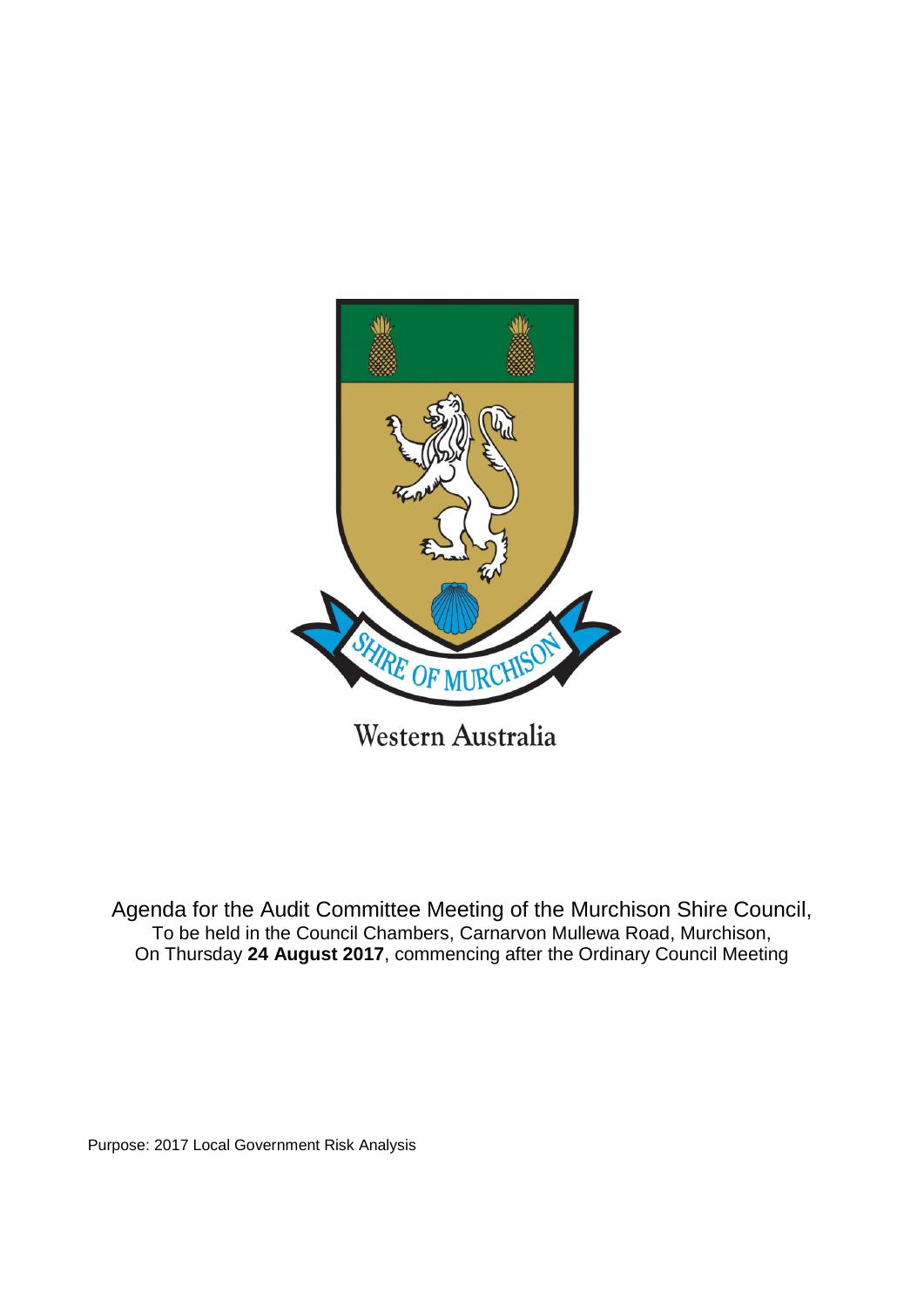# **TABLE OF CONTENTS**

| $\mathbf{1}$ . | DECLARATION OF OPENING/ANNOUNCEMENT OF VISITORS 3       |  |
|----------------|---------------------------------------------------------|--|
| 2.             | RECORD OF ATTENDANCE/APOLOGIES/LEAVE OF ABSENCE 3       |  |
| 3.             | RESPONSE TO PREVIOUS PUBLIC QUESTIONS TAKEN ON NOTICE 3 |  |
| $\mathbf{4}$ . |                                                         |  |
|                |                                                         |  |
|                |                                                         |  |
|                |                                                         |  |
| 6.             | ANNOUNCEMENTS BY PRESIDING PERSON WITHOUT DISCUSSION3   |  |
| 7 <sub>1</sub> |                                                         |  |
| 8.             |                                                         |  |
|                |                                                         |  |
| 9.             |                                                         |  |
|                |                                                         |  |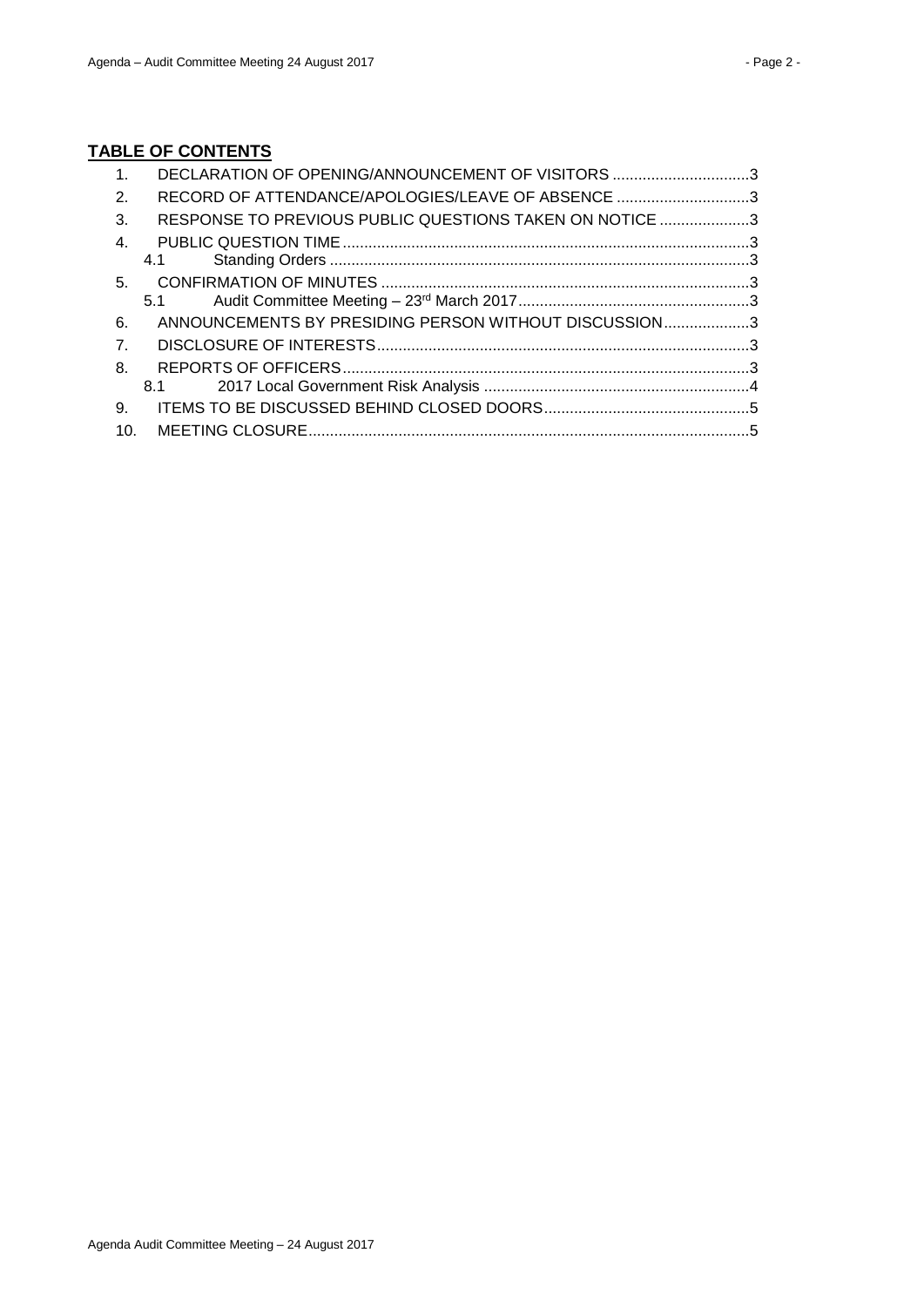#### <span id="page-2-0"></span>**1. DECLARATION OF OPENING/ANNOUNCEMENT OF VISITORS**

### <span id="page-2-1"></span>**2. RECORD OF ATTENDANCE/APOLOGIES/LEAVE OF ABSENCE**

## <span id="page-2-2"></span>**3. RESPONSE TO PREVIOUS PUBLIC QUESTIONS TAKEN ON NOTICE**

Nil.

## <span id="page-2-3"></span>**4. PUBLIC QUESTION TIME**

#### <span id="page-2-4"></span>**4.1 Standing Orders**

| <b>Council Decision:</b><br><b>Moved: Councillor</b>                 | <b>Seconded: Councillor</b> |                 |  |  |  |
|----------------------------------------------------------------------|-----------------------------|-----------------|--|--|--|
| That the following Local Law-Standing Orders 2001 be stood down:     |                             |                 |  |  |  |
| 8.2 Limitation on the number of speeches<br>8.3 Duration of speeches |                             |                 |  |  |  |
| <b>Carried/lost:</b>                                                 | For:                        | <b>Against:</b> |  |  |  |
|                                                                      |                             |                 |  |  |  |

### <span id="page-2-5"></span>**5. CONFIRMATION OF MINUTES**

#### <span id="page-2-6"></span>**5.1 Audit Committee Meeting – 23 rd March 2017**

#### **Background:**

Minutes of the Audit Committee Meeting of Council have previously been circulated to all Audit Committee Members.

#### **Recommendation:**

That the minutes of the Audit Committee meeting held on 23<sup>rd</sup> March 2017 be confirmed as an accurate record of proceedings

## **Voting Requirements:**

Simple majority

| <b>Council Decision:</b><br><b>Moved: Councillor</b> | Seconded: Councillor |                 |
|------------------------------------------------------|----------------------|-----------------|
|                                                      |                      |                 |
| <b>Carried/Lost</b>                                  | For:                 | <b>Against:</b> |

## <span id="page-2-7"></span>**6. ANNOUNCEMENTS BY PRESIDING PERSON WITHOUT DISCUSSION**

## <span id="page-2-8"></span>**7. DISCLOSURE OF INTERESTS**

#### <span id="page-2-9"></span>**8. REPORTS OF OFFICERS**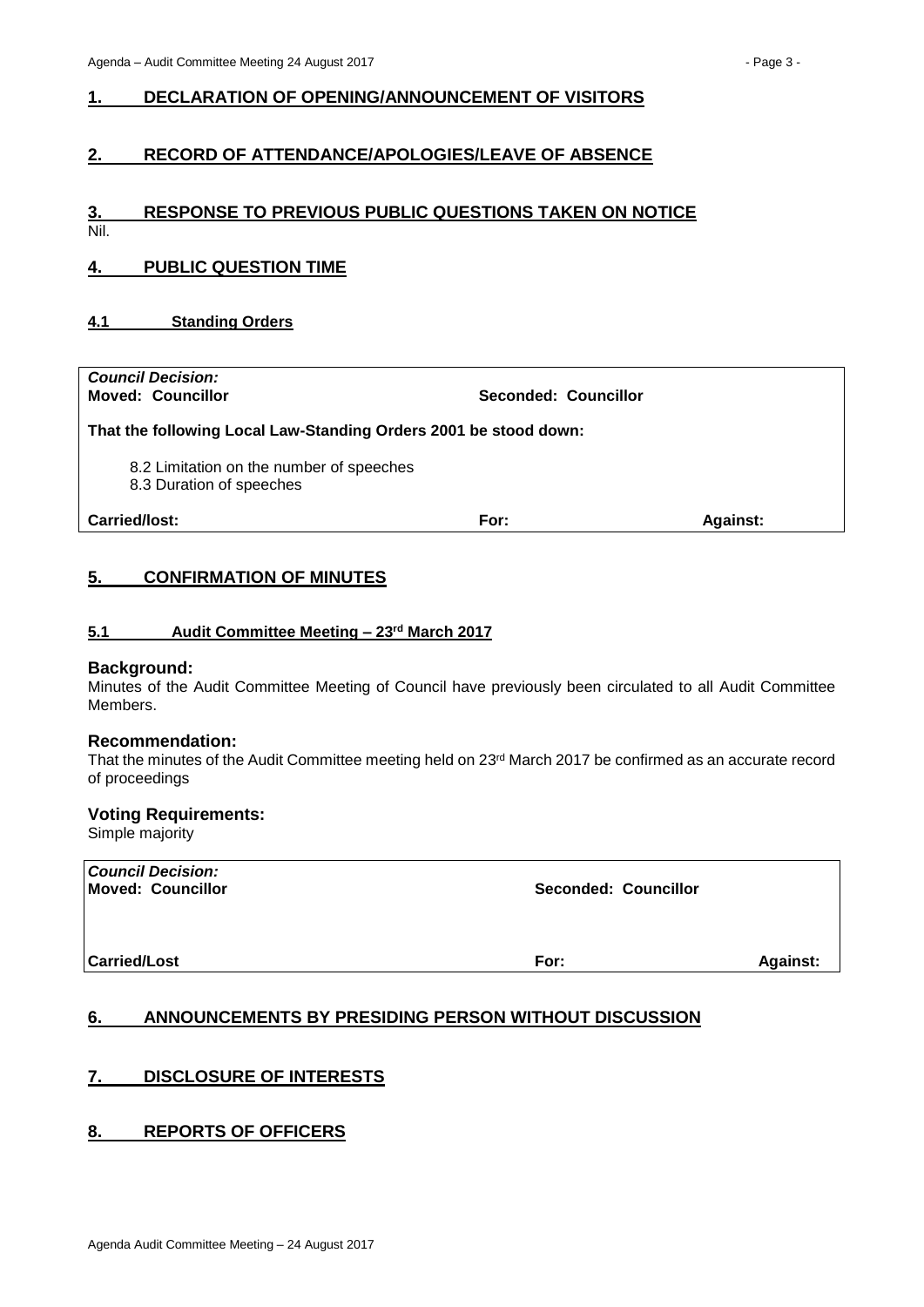#### <span id="page-3-0"></span>**8.1 2017 Local Government Risk Analysis**

| File:              | 2.1                                          |
|--------------------|----------------------------------------------|
| Author:            | Peter Dittrich, Chief Executive Officer      |
| Interest Declared: | Nil.                                         |
| Date:              | 22 August 2017                               |
| Attachments:       | 2017 Local Government Risk Analysis          |
|                    | LG Operational Guideline 18 Financial Ratios |

#### **Matter for Consideration**:

The Audit Committee to consider the letter dated 30 June 2017 received from the Department of Local Government and Communities (DLGC) in relation to "2017 Local Government Risk Analysis"

#### **Background:**

A letter was received from the DLGC on 6<sup>th</sup> July 2017 in relation to the two financial and two asset rations that were below standard for the year ended 30 June 2016.

The Shire's Ratios for the year ended 30 June 2016 were:

|                                         | Shire   | Standard                |
|-----------------------------------------|---------|-------------------------|
| <b>Asset Consumption Ratio</b>          | 0.86    | $0.50$ or $>$           |
| Asset Renewal Funding Ratio             | 0.39    | $0.75$ to $0.95$        |
| <b>Operating Surplus Ratio Adjusted</b> | $-2.92$ | $0.01$ to $0.15$        |
| Debt Service Cover Ratio                | N/A     | $>= 2$                  |
| Own Source Revenue Coverage Ratio       | 0.09    | $0.40 \text{ to } 0.60$ |
| <b>Assets Sustainability Ratio</b>      | 0.14    | 0.90                    |
| <b>Current Ratio</b>                    | 2.45    | 1.0                     |

#### **Comment:**

Upon the receipt of the letter the CEO contacted Mr Alan Carmichael to discuss the content and the actions that needed to be taken. The CEO advised Mr Carmichael that the letter would not be taken to the Audit Committee until August 2017. The CEO further advised that the Shire was currently working with Greenfield Technical Services to review the road asset information currently held and the associated unit and depreciation rates.

Mr Carmichael acknowledged that the industry standard rates used for assets did not always reflect the actual situation and welcomed the review. He suggested that the nature of the Shire would affect its ability to achieve the standard ratios. If after review by the Shire it was found that the standard ratios could not be achieved by the Shire, he suggested that target ratios be set and that the department be advised accordingly. Mr Carmichael asked to be kept informed as to the progress of the review on an ongoing basis.

## **Statutory Environment:**

Nil

#### **Strategic Implications:**

The improvement in the ratios will need to be taken into account in the development of the Strategic Resource Plan.

#### **Sustainability Implications**

- **Environmental**
	- There are no known significant environmental implications
- **Economic**
	- There are no known significant economic implications
- **Social**

There are no known significant social considerations.